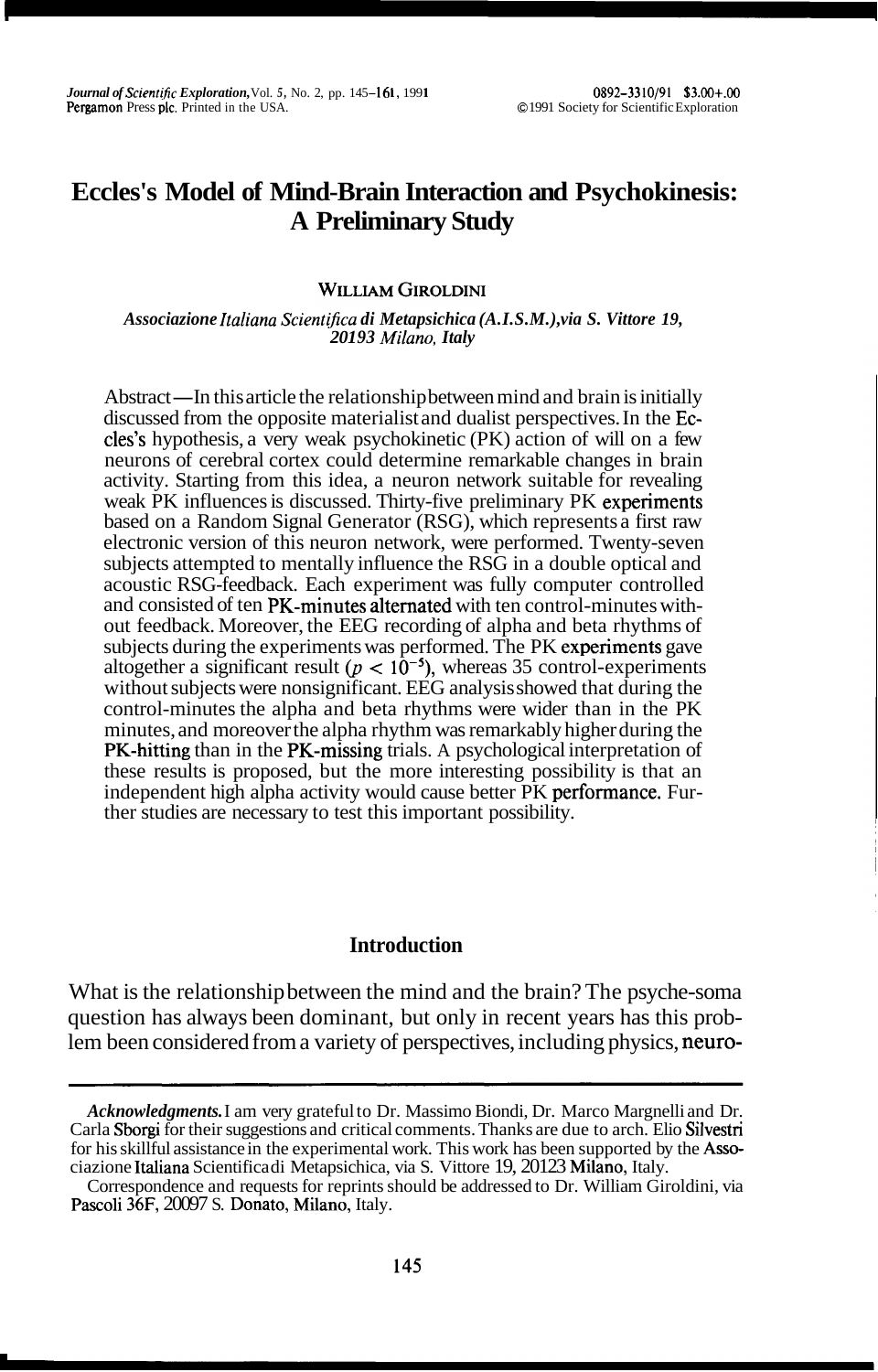physiology, analytical psychology, and parapsychology (Hall and Callander, 1984).

The great progress in our time in the understanding of the physical and biological world has led us to the prevailing conception that living organisms are equivalent from all points of view to very complex machines, constructed with elementary components such as atoms and molecules, whose interactions determine all the properties of living systems.

This interpretation has certainly gathered great successes in the description of life in terms of physiological and biochemical phenomena, for example with the discovery of the material basis of heredity, the DNA molecule. However powerful this approach may be, it nevertheless meets with great difficulties, for example, in the description of mental processes.

Yet the dominant biological reductionism asserts that the mind is only a property of complex systems due to the particular organization of a small number of elements (neurons, synapses, etc.) which act in accordance with the known laws of physics.

In materialist theories the mental is not distinct from the physical, and all mental states, properties, processes, and operations are in principle identical with physical states, properties, processes and operations. The Central-State Identity theory (Fodor, 1981) acknowledges that mental causes can exist, but describes them as being only neurophysiological events in the brain. An extension of this theory is that the psychological constitution of a system seems to depend not on its hardware, or physical composition, but on its software, or program. In fact, the hardware of a system can be based indifferently on neurons, transistors, optical elements and so on, but only the relations among them and the operative programs are important. All the studies in the field of Artificial Intelligence are based on this concept, and in any case it is believed that mental events are only physical events: Nothing is required besides matter to explain the mind and consciousness (Griffith, 1967; Sperry, 1961).

Different viewpoints have been expressed, however, by a great many of the luminaries of consciousness research, including Jung (1950, 1969), Pribram (1968), Penfield (1960), Eccles (1953, 1965), Mattuck (1982), Walker (1975), Jahn and Dunne (1986), and Bohm (1986), among others. They claim that atoms and molecules do not constitute the ultimate reality, but that matter is only the physical support on which act new kinds of energies and organizational forces not derivable from it, i.e., the physical world is only a partial aspect of reality.

This conception (philosophical dualism) introduces a fundamental branching of nature: On one side there is matter, on the other side, mind and consciousness. Examples of this conception are Jung's notion of the "Collective Unconscious," and the mind-matter interaction theories of Walker, Mattuck, and Jahn and Dunne, based on a particular interpretation of Quantum theory.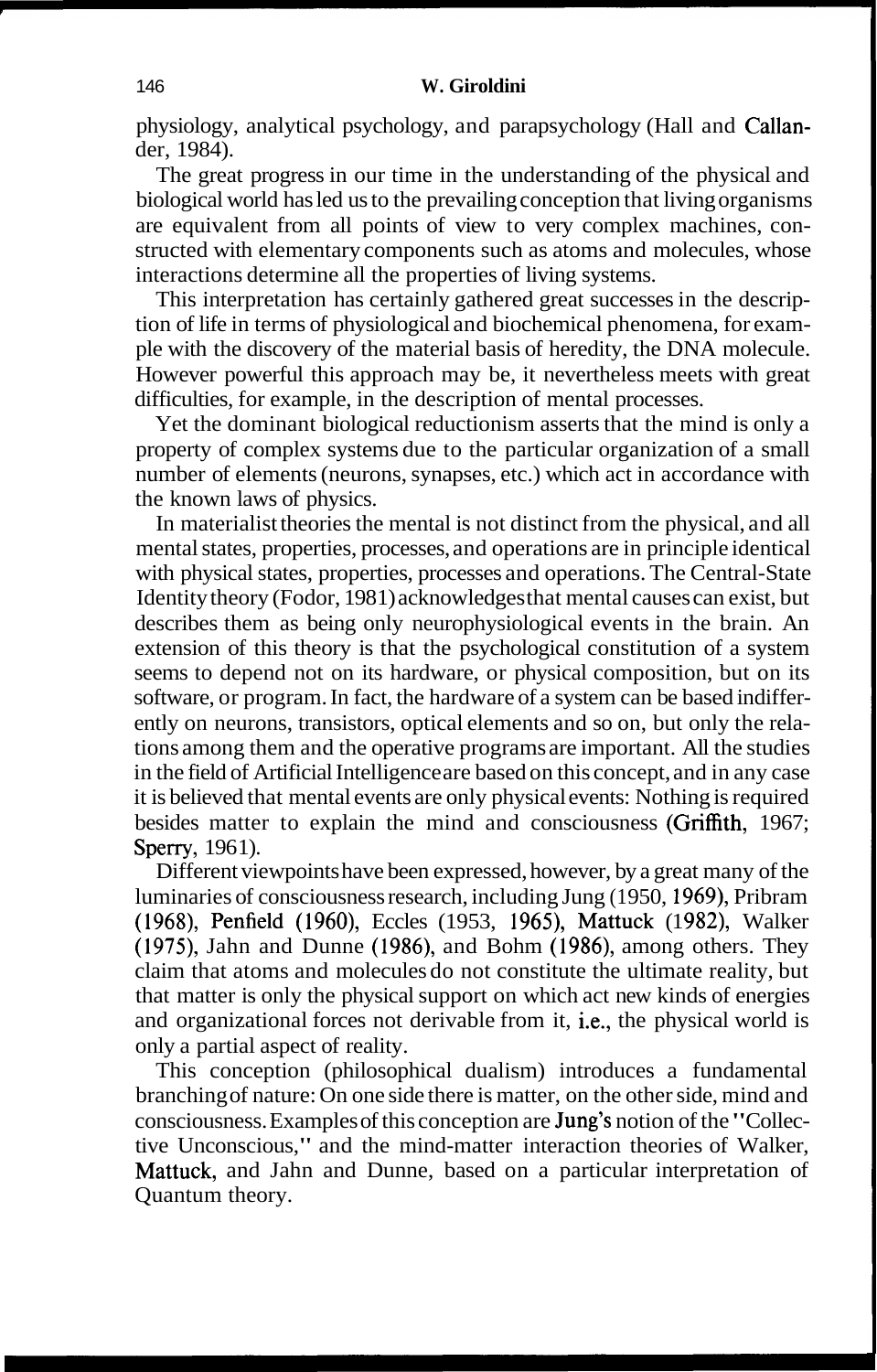#### **Mind-brain interaction and psychokinesis 147**

# The Mind-Brain Relation

The aim of this article is not to illustrate these different philosophies, but to describe and develop a very interesting idea proposed by John Eccles, eminent neurophysiologist and Nobel prize winner in 1963 for his pioneering work on the transmission of nervous impulses across the synapses of nervous cells. In the last chapter of his book *The Neurophysiological Basis of Mind (1953)*, Eccles not only hypothesized the existence of a "self-conscious" mind" relatively independent of the cerebral structures, but also supposed that a very weak influence of will on a few neurons of the cerebral cortex could cause remarkable changes in brain activity.

Starting from Eccles's idea, let us ask how we can, for example, produce a voluntary muscular movement. Modem neurophysiology can give us very many of the details about the biochemical and bioelectrical processes involved in this simple action. Since a muscular movement can also be produced by an artificial stimulation of the motor cortex, this fact commonly leads to mechanistic interpretation.

But Eccles found that subjects reported "feeling" a significant difference between such acts and willed ones. In Eccles's view, each exercise of conscious will is accomplished by a typical pattern of excitation in the brain.

The initial influence of the will on specific neurons might be very slight in terms of actual energy, but sufficient to cause a chain of neurophysiological events culminating in the desired action. The question then arises, how is the will able to influence this group of neurons?

A possible answer is that "will" and "consciousness" are only abstract concepts and that the human brain, with its own array of feedback mechanisms, considers itself to be endowed with "feeling", "will" and "consciousness." But these are only nervous circuits, so it does not make sense to ask how the will acts, since the will does not truly exist: only atoms, molecules and nervous cells exist. In other words, although we apparently are always free to decide a certain voluntary action, in reality this is only a pseudochoice since the brain activity, in each moment, is only the probabilistic result of all its previous mental activities (Lashley, 1963; Griffith, 1967).

On the other hand, Eccles attributed true causal action to the mind and suggested that psychokinesis could be implicated in the relationship between mind and brain. In fact, to explain the mind-brain interface, Eccles argued that there should be some kind of direct interaction channel between the mind and brain, and PK could most likely be this channel.

Generally, if we accept the real existence of psi, then a complete reduction of mind and consciousness to a purely physical phenomenon, as postulated by the orthodox view, would be impossible.

### *The Neurophysiology of Consciousness*

From the neurophysiological viewpoint, we know that the cerebral cortex and the reticular formation of the cerebral stem are essential for the integra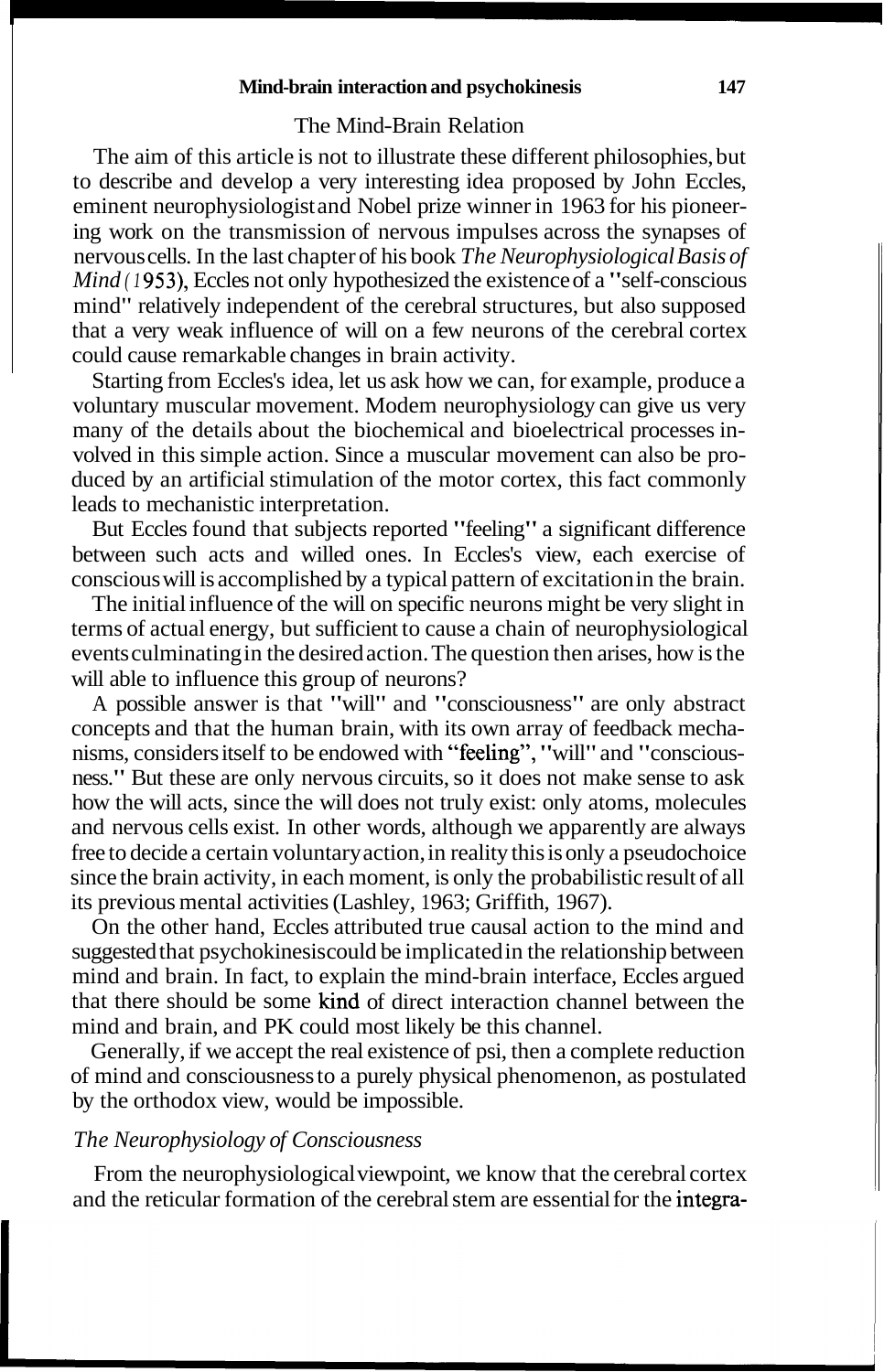tion of sensory information into a conscious experience. The process which causes the consciousness seems to be controlled by the cerebral stem, because this is the only part of brain where an injury causes a loss of consciousness (Fessard, 1954; French, Hernandez-Peon and Livingston, 1955).

According to Moruzzi's model (Moruzzi, 1972), the flux of impulses coming from the reticular formation and bound for the cortex regulates the various states of consciousness, including waking, sleep, and coma. In the waking state, a wide inhibitory network acts on all the levels of the Central Nervous System (CNS) in order to allow a selective facility of attention on a specific object. Some cerebral structures, such as the reticular mesencephalic formation and the limbic system, modulate the sensorial stimuli by selectively opening or closing their passage towards the consciousness.

In the dream state, the input of sensorial stimuli into the CNS is reduced, while conscious experiences (dreams) are accentuated. In this case the information arrives at the conscious experience system from the cortical areas of memory which are normally inhibited during waking. The neurophysiological model of dreams can be applied by analogy also to the mechanism of hallucinations which appear in various circumstances and without specific cause.

At any rate, present neurophysiological knowledge does not allow us to resolve the problem of the intimate nature of the consciousness, although the majority of scientists working in field of Artificial Intelligence would be confident of the possibility of constructing a thinking machine (Searle, 1990; Churchland and Churchland, 1990).

### *A Review of PK Experiments with Random Number Generators (RNG)*

A good review of PK experiments through 1976 was discussed by Stanford (1977). In the last 10 years, several investigators reported positive results in PK experiments based on RNG, for example, Bierman (1985), Varvoglis and McCarthy (1986), Michels (1987), and von Lucadou (1987).

These authors, in particular, found that the PK success rate was higher in the feedback than in the nonfeedback condition.

At Princeton University, Jahn, Dunne, and Nelson (1987, 1988) have performed, in a period of six years, important and accurate studies on PK using RNG or mechanical devices. They obtained significant results and found that a Random Event Generator (in general) can be mentally influenced according to preselected direction  $(PK^+, PK-)$ .

On the other hand, von Lucadou, in his multivariate PK study, found that the sheep/goat paradigm is the more important psychological variable correlated with PK ability.

These recent works confirm substantially the results obtained by other researchers, such as Cox (1974) and Schmidt (1970), among others.

Of particular importance concerning Eccles's idea are studies where the relationship between the EEG activity of a subject and its PK influence on a RNG was examined.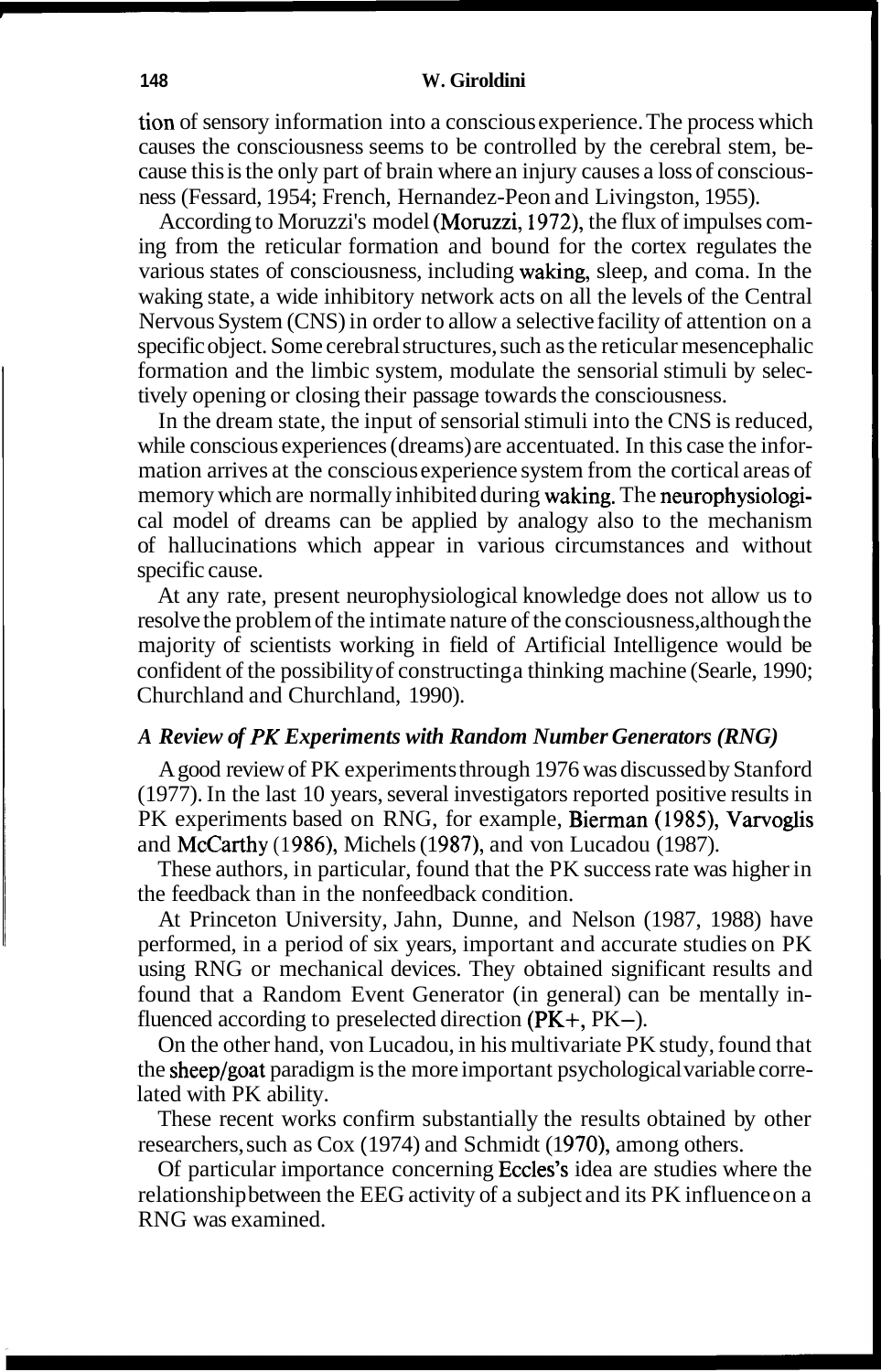Schmidt and Terry (1976) performed PK tests where a trial was initiated only when the brain was in the specific state Alpha or Beta. The subjects received immediate sound feedback from the binary RNG. The results indicated that subjects were successful in producing PK hits in both Alpha and Beta trials.

Heseltine (1977) and Heseltine and Mayer-Oakes (1978), described exploratory experiments in which a specially designed RNG was coupled to EEG activity of a subject by means of a computer.

More specifically, the EEG activity was used to initiate a PK trial with and without RNG feedback (through headphones). Only the feedback runs were significant, and moreover, the deviation obtained was associated with the Alpha activity and high Beta frequencies (18–34 Hz).

A preliminary test of Eccles's hypothesis was performed by Honorton and Tremmel (1978). A binary noise-driven RNG served to detect PK activity in relation to the subject's efforts to influence his own EEG activity through biofeedback. The subject's volitional task was to remain in the Alpha state as much as possible. PK scores were significantly higher in the alpha condition than in the non Alpha condition, but other observations suggested a relationship between PK and EEG feedback rather than an intrinsic relationship between PK and Alpha activity.

Finally, Varvoglis and McCarthy (1986) found significant PK results not only when the subjects tried to influence the RNG and received feedback from it, but also when they were task oriented, and received feedback, from their EEG, while data were collected from an unknown, "hidden" RNG.

These authors conclude that both intended and incidental PK effects may be obtained by individuals' conscious-purposive focus.

# *A Neurophysiological Model of PK Detector*

Following Eccles' idea, is it possible to imagine a neuron network able to reveal weak PK influences and consequently to start the motor functions controlled by the will?

This hypothetic network must supply an almost deterministic output (of the type "none-or-all") in a time of approximately 0.1-1 seconds and with high selectivity about the particular network influenced by the PK.

These two requisites are indispensable if the Eccles's hypothesis is true.

Let us consider the scheme of Figure 1: Al, A2, ... An are a certain number N of neurons which spontaneously discharge (fire) at the mean frequency  $F1$  (impulses/sec).

We hypothesize moreover that the firing of a neuron A is fully independent of the others neurons, and that the width of the impulse would be small in comparison to the mean distance  $A T = 1/F1$  between two impulses. These neurons are connected with neuron B, which discharges only if all the *N* neurons simultaneously fire within the time interval **ATO.** If we suppose that  $\Delta T0 \le \Delta T/2$ , then there is the probability  $p = \Delta T0/\Delta T$  to observe an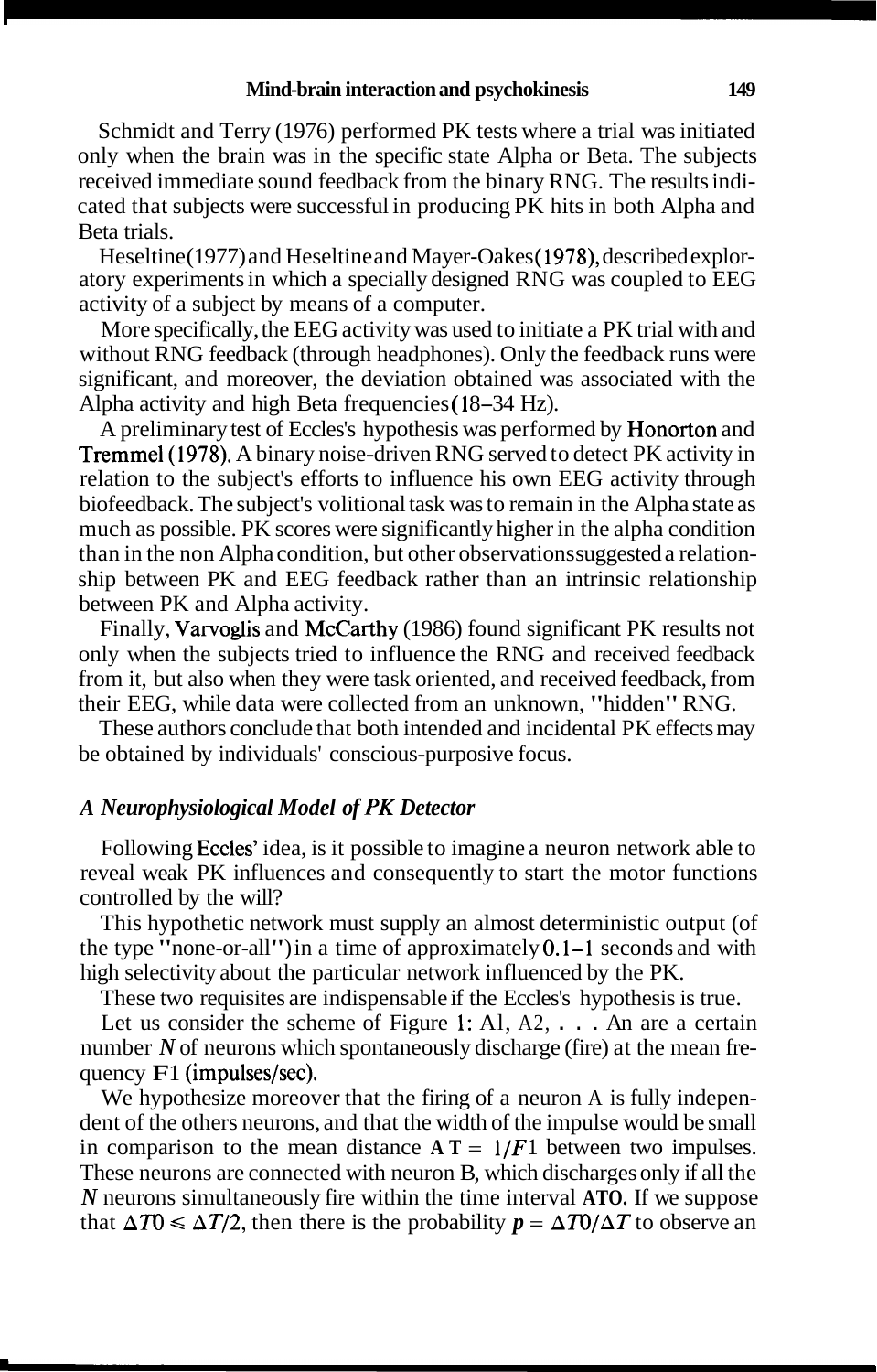

**Fig.** 1. **Scheme of a possible neuron network able to reveal weak psychokinetic influences.** 

impulse from a single neuron A within the time interval  $\Delta T$ , and the probability to observe N contemporaneous discharges is  $p = (\Delta T U / \Delta T)^{n}N$ . The firing rate of neuron B is then  $F2 = ((\Delta T)(\Delta T)^N)/\Delta T0 = ((\Delta T0)^N)(N)$  $- 1$ ))\*( $F1^N$ ) impulses/sec. A certain number J of B neurons are moreover connected with neuron *C* which acts by integrating the impulses coming from  $B1 \tldots \t*Bj*$  neurons.

When the number of impulses per second exceeds a determinate firing threshold, *C* generates an impulse.

Selecting the following reasonable values:  $F1 = 1000$  Hz,  $(AT = 1$  ms);  $\Delta T0 = 0.5$  ms; N = 16; J = 660, we can calculate that the neuron C will receive 20  $\pm$  4.5 impulses per second from all the B neurons. We suppose now that PK acts on the  $A1 \ldots An$  neurons increasing lightly their firing rate, for example from  $F1 = 1000$  Hz to  $F1 = 1045$  Hz. On account of this weak frequency increment, neuron *C* will receive about  $40 \pm 6.3$  impulses/sec.

If the firing threshold of *<sup>C</sup>*is fixed at 35-40 impulses per second, then it will discharge nearly exclusively when the PK causes an increment of  $F1$ equal or superior to 4.5%. This increment is in the range obtained in some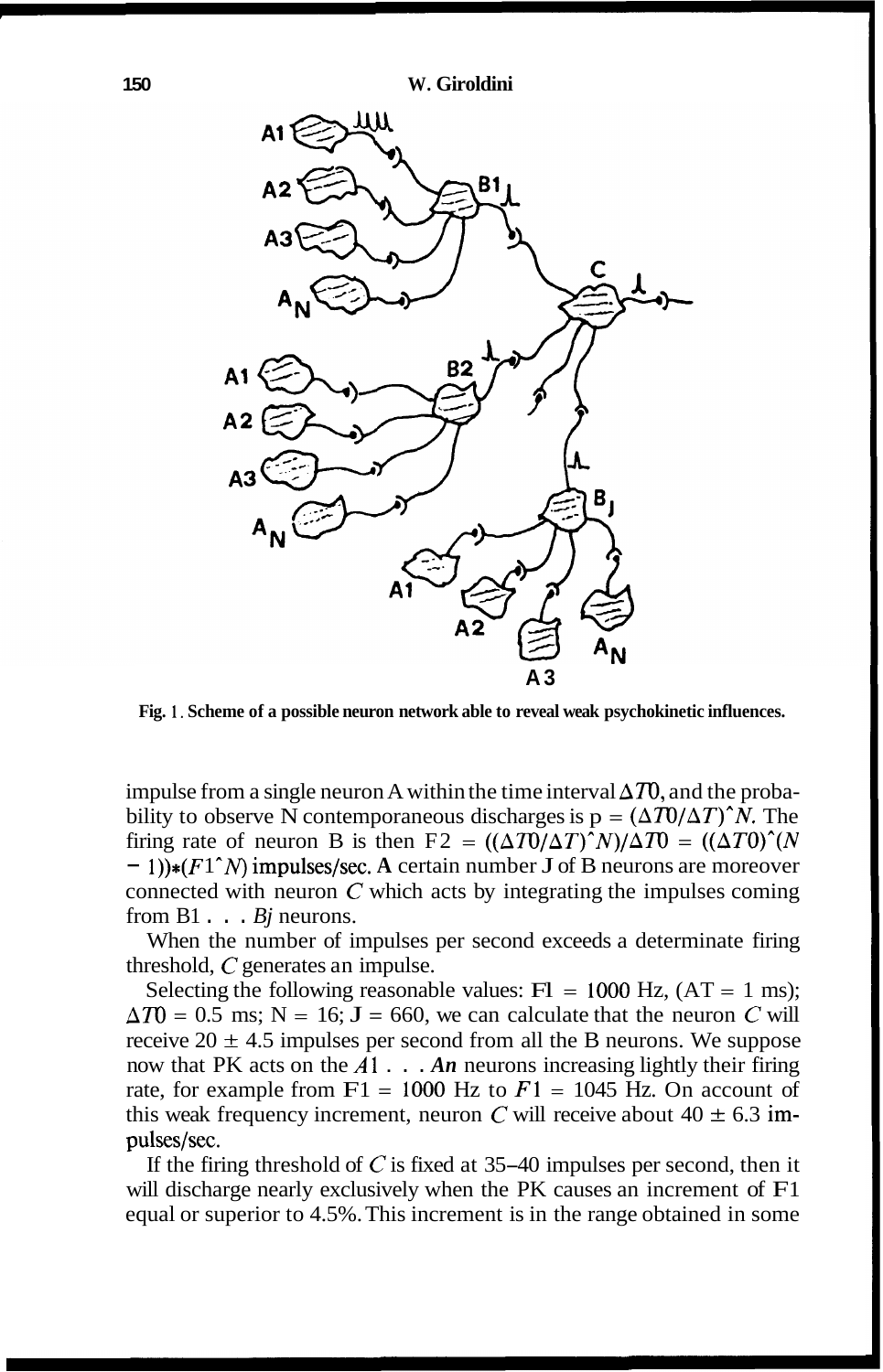PK experiments with RNGs. In 1989 I discussed another possible neuron network organized to reveal weak PK effects (Giroldini, 1989).

There is still another way for the hypothetical action of PK on the neuron network presented in Figure 1. In this second way, perhaps more interesting than the first, the mean discharge frequency of the  $A1$ . . . An neurons is unaltered and PK acts only on the "phase degree" or "phase matching" among the neurons's impulses. If the *A1* . . . *An* neurons discharge more synchronously than randomly expected, the net result would be an increase of the discharge frequency of the  $B1$ ... Bj neurons, etc., as previously described. However I have not, as yet, developed a mathematical description of this second possibility.

The second problem, i.e., the selectivity of PK on a particular neuron network, could be resolved with the concept of "feedback." The nervous system widely utilizes different types of feedback circuits, that is to say retroactive circuits which control, modulate, and stabilize the nervous activity. In particular a negative feedback is necessary in our model.

This kind of feedback is controlled by the "error" and it acts to bring the system toward the aim, or purpose, of the operation. In our case, for example, the aim is represented by a specific voluntary muscular movement.

Feedback is important not only in neurophysiology, but also in PK experiments, as shown in the preceding literature review. Other experimental studies have demonstrated that learning efficiency increases considerably when the time interval between the answer and feedback is of the order of one second or less (Tart, 1975, 1977).

In fact, it is well known that the contents of consciousness change in a characteristic way in a time of about 0.1 seconds, which corresponds to the more important cerebral frequencies, i.e., the alpha and beta rhythms. Since the feedback is based on the consciousness, it is very probable that the greatest efficiency of PK on an RNG or similar device would be obtained using a fast feedback.

# **Experimental Part**

The neuron network previously discussed leads to the possibility to experimentally test Eccles's model in a new perspective. In particular, it is possible to make an electronic circuit simulating this network.

During the years 1989–1991 I have performed several preliminary PK experiments based on a Random Signal Generator (RSG) which represents a raw electronic version of the neuron network of Figure 1. In order to obtain further information, an electro-encephalographic recording of alpha and beta rhythms of the subjects was also performed during the experiments.

# *Random Signal Generator*

The RSG was comprised of three identical circuit blocks. Each block was made up of 12 logical circuits (type INVERTER) working as "free oscilla-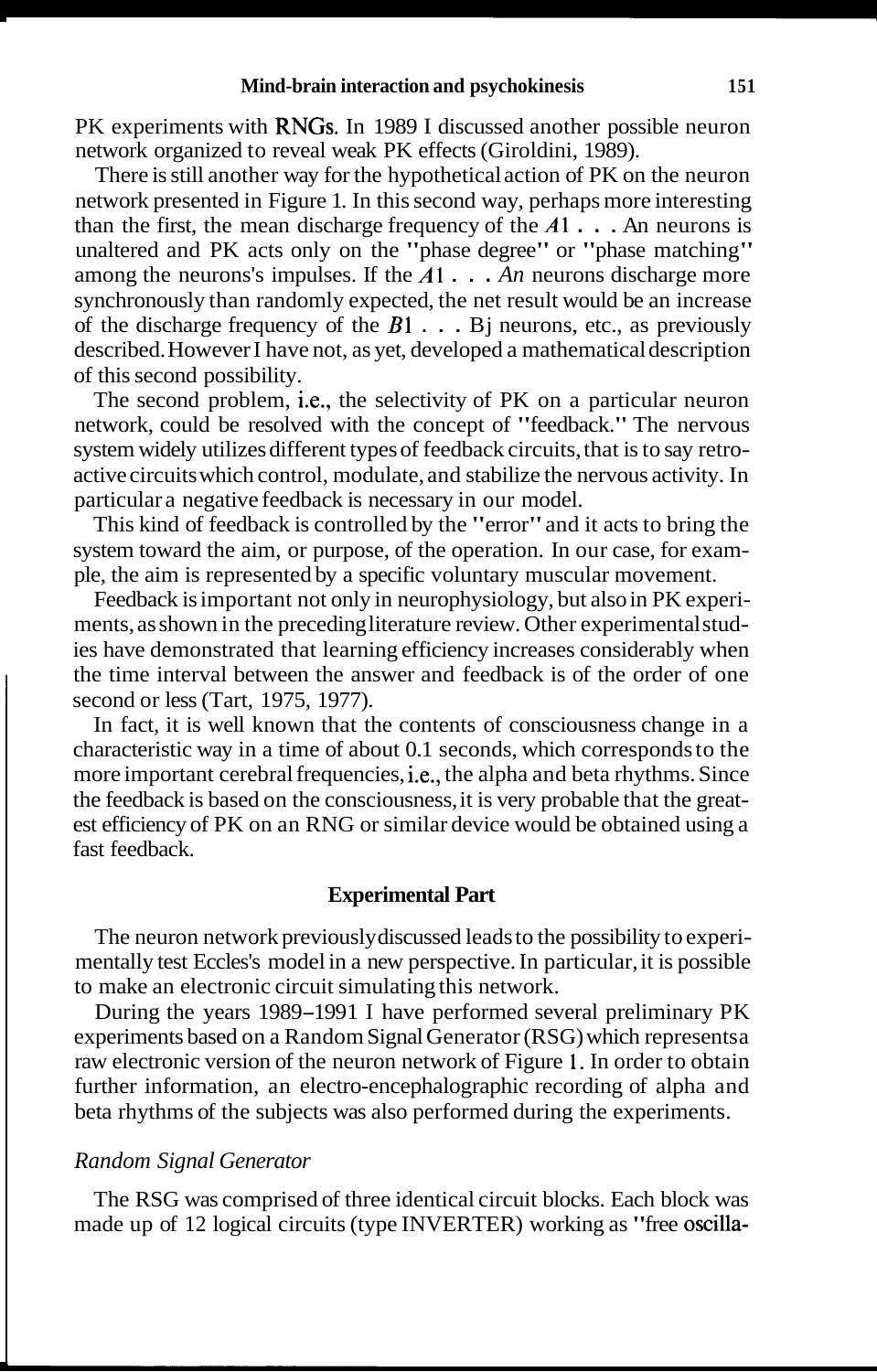

Fig. 2. Scheme of the Random Signal Generator used for the PK experiments. The input-terminals a2, a3, a4 of integrated circuit CD4082 are connected like the terminal a1. Analogously, terminals b2 and b3 are connected like b **1,** and c2, c3 are circuits like cl . All the C-MOS integrated circuits type CD40 106, CD4082 and the **FET** operational amplifier type TL08 1 were Motorola trademark. The 5-volt power source is from a voltage-stabilizer integrated type 7805.

tors" at the frequency of about 2000 Hz. Four oscillators were connected with a 4-inputs logical circuit type AND, and its output, after elimination of the impulses having minor width of about 0.20 milliseconds, was connected with another AND circuit, as shown in Figure 2. The sharp impulses coming from this second AND circuit were increased up to 100 milliseconds, added up and integrated in the time. Several accurate controls showed that this output signal was a true random signal, that is to say its pattern is always different in the time, but statistically reproducible and closely normally distributed.

The RSG circuit was accurately shielded inside an aluminum box and moreover, thermostated at the temperature of  $40 \pm 0.2$  C. These precautions provided a good protection against the temperature variations in the room and electromagnetic interferences.

# *Electro-Encephalographic Recording*

EEG was recorded by means of three Ag/AgCl electrodes, two of them placed on the frontal lobes of subject and the third one at the centre of the forehead (reference electrode), and using a differential configuration. The frontal lobe location was chosen mostly because here it is easier to place the electrodes without disturbing the subject. A low-noise preamplifier with 3–30 Hz band-pass and high differential impedance input  $(4.7 \text{ M}\Omega)$  was used. Great care was taken in order to minimize the 50 Hz electromagnetic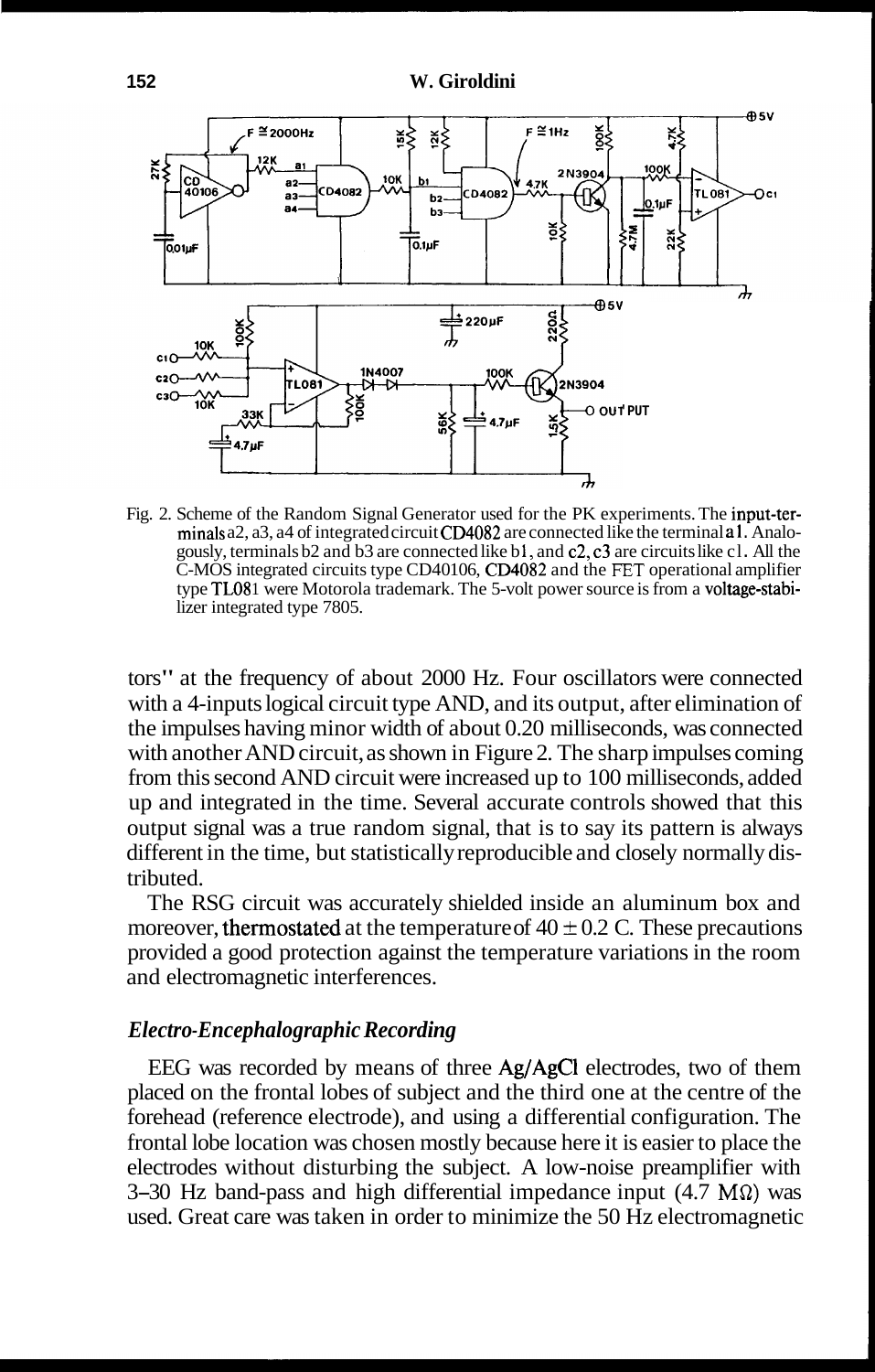noise by means of a careful grounding of all electronic devices. The amplified signals were filtered in alpha  $(7.5-13 \text{ Hz})$  and in beta band  $(13-25 \text{ Hz})$ . The output of the two filters was rectified giving a signal proportional in every moment to the amplitude of alpha and beta rhythms.

The subjects were instructed to minimize their head movements during the experiments. In any case, it was verified that the muscle movements gave signals mostly in the range of 0.5-4 Hz, so that the alpha and beta band were relatively free of artefacts.

# *Data Acquisition System*

Experiments were entirely controlled by an IBM AT computer. The signals coming from the three variables (the RSG and the alpha and beta filters) were sent to an 8-bit analog to a digital converter mounted in the computer. Data were sampled at a rate of 20s/second/variable, and every 0.75 seconds the average was calculated. These averaged values were stored in the memory of the computer and recorded on floppy diskettes at the end of each experiment. Because each experiment lasted 20 minutes, in total 4800 data per experiment were collected, which corresponds to 80 data/minute/ variable.

### *Experimental Procedure*

In this PK experiment, a person attempted to mentally influence the RSG generator in double RSG-feedback condition, both by observing a graphic displayed on a monitor and by listening to an acoustic note. Feedback was updated every 0.75 seconds.

The graphic could randomly go up or down on the monitor, and it was traced by the computer using the signal from the RSG.

The task of a subject was to mentally push the graphic in a preselected direction, for example up. There was a direct relation between the feedback and the RSG signal: an increment of the signal amplitude pushed up the graphic and the frequency of the note, and vice versa.

The graphic required one minute to be completed on the monitor (PK minute) and after this time, it was followed by a minute without feedback. This was called "control minute" and in this interval the graphic and the sound were absent, but the computer continued to collect data as in the PK minute. During the control minute, the subject was instructed not to attempt to influence the RSG, but only wait for the next minute.

The alternation between the "PK minute" and the "control minute" was important in these experiments, because this assured high homogeneity of the surrounding conditions.

Moreover, the "control minute," is useful because it allows the subject to break the psychological tension derived from the task. All the experiments (or trials) were made up of 10 PK minutes and 10 control minutes. Several control experiments were also performed. In this case, no one was present in the experiment room, but the data from the RSG were collected with the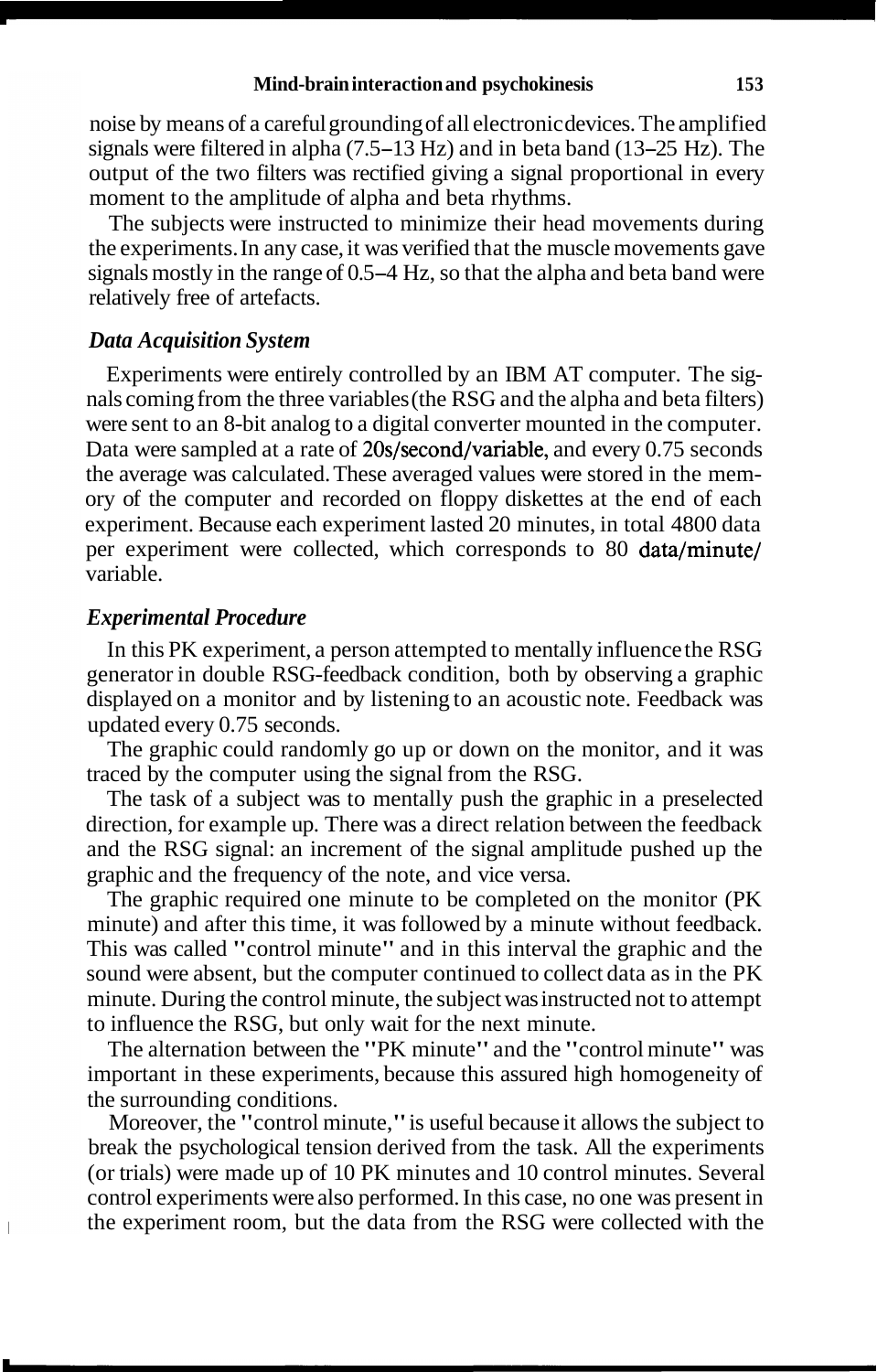#### **154 W. Giroldini**

identical program used when a person was present in the room. In order to simulate as closely as possible the situation of PK experiments, EEG signals were generated using an EEG prerecorded on tape.

### Selection of Subjects

The subjects were selected only on the basis of their belief in ESP/PK and enthusiasm for the experiments; skeptical subjects or subjects barely interested in experiments were rejected a priori. In my opinion, this criterion increases the probability of success of the experiments. No relaxation training was used before the experiments. Subjects were free to select whether the target would be up or down, according to their preference, because the imposition of a certain target could negatively influence the subject's mood (this was observed in preliminary informal experiments). In any case, an eventual unbalanced number of up and down targets did not constitute a problem for the statistical analysis of data.

More generally, the psychological motivation of subjects was considered to be very important, because we were testing a "will" or an "intention" versus the chance.

### Statistical Analysis

The statistical analysis was based on the search for a significant difference, if there was any, between the 10 PK minutes and the corresponding 10 control minutes of each experiment. In the main analysis, it was calculated that the significance of the difference between the mean amplitude of RSG signal in the 10 PK minutes and the 10 control minutes using the t-test of Student (two-tailed). This analysis utilized the  $800 + 800$  data of each experiment. The same approach was used for the no-subject experiments. The statistical analysis of the EEG was performed by calculating the alpha and beta amplitude average of each minute, and the standard deviation per minute. The differences between groups of data were appraised using the Student's t-test (two-tailed). The statistical analysis of EEG was performed only in the PK experiments, there being a lack of sense in the analysis of the prerecorded EEG of the no-subject experiments. For sake of simplicity, we will refer also to the PK experiment and no-subject experiment as PK trial and Control trial respectively.

#### **Results**

Till now, 35 PK trials and 35 Control trials were performed by 27 subjects. I was one of the subjects. Tables 1 and 2 show the results of the experiments. The control trials gave no significant total result, although three trials were significant. Five PK trials were significant ( $p = 0.05$  to 0.002), and if we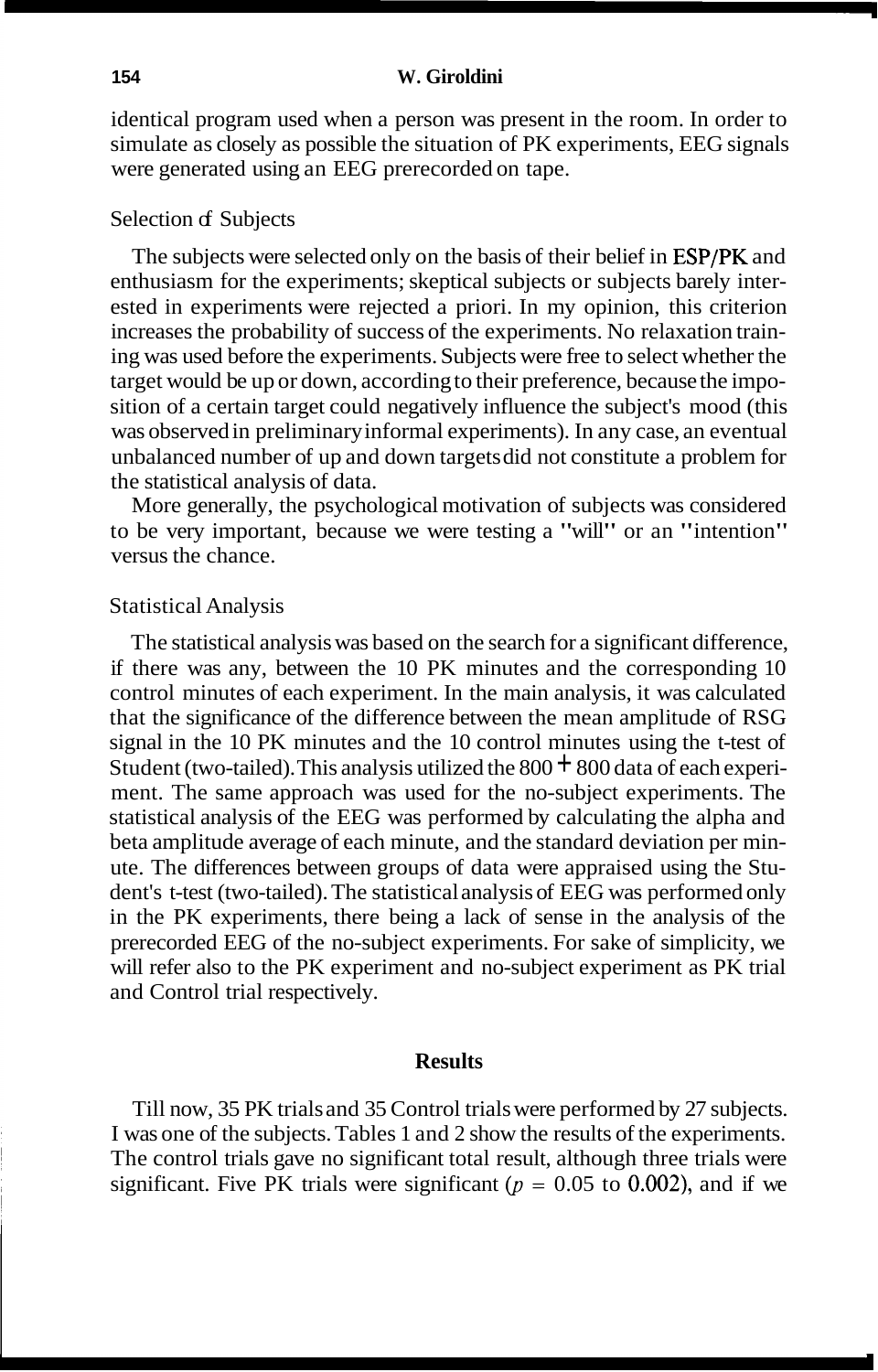| <b>Trial</b> | Delta%  | <b>Significance</b> | <b>Target</b> | Subject     |
|--------------|---------|---------------------|---------------|-------------|
| <b>PKO1</b>  | $-0.24$ | n.s.                | $PK+$         | G.W.        |
| <b>PK02</b>  | $-0.84$ | n.s.                | $PK+$         | G.W.        |
| <b>PK03</b>  | 0.29    | n.s.                | $PK+$         | G.W.        |
| <b>PK04</b>  | $-0.96$ | $P = 0.19$          | $PK+$         | G.W.        |
| <b>PK05</b>  | 1.74    | $P = 0.10$          | $PK+$         | M.L.        |
| <b>PK06</b>  | 1.59    | $P = 0.16$          | $PK+$         | B.D.        |
| <b>PK07</b>  | 0.79    | n.s.                | $PK+$         | C.C.        |
| <b>PK08</b>  | $-0.56$ | n.s.                | $PK+$         | M.V.        |
| <b>PK09</b>  | $-1.23$ | n.s.                | $PK-$         | M.V.        |
| <b>PK10</b>  | $-2.37$ | $P = 0.004$         | $PK-$         | B.R.        |
| <b>PK11</b>  | 3.52    | $P = 0.002$         | $PK+$         | G.E.        |
| <b>PK12</b>  | $-1.54$ | $P = 0.14$          | $PK+$         | F.M.        |
| <b>PK13</b>  | 0.96    | n.s.                | $PK+$         | G.A.        |
| <b>PK14</b>  | 1.88    | $P = 0.06$          | $PK+$         | M.A.        |
| <b>PK15</b>  | $-1.88$ | $P = 0.07$          | $PK+$         | C.M.        |
| <b>PK16</b>  | 1.02    | n.s.                | $PK+$         | C.A.        |
| <b>PK17</b>  | 0.47    | n.s.                | $PK+$         | G.G.        |
| <b>PK18</b>  | 1.06    | n.s.                | $PK+$         | F.F.        |
| <b>PK19</b>  | 0.01    | n.s.                | $PK+$         | F.F.        |
| <b>PK20</b>  | $-1.36$ | n.s.                | $PK-$         | F.F.        |
| <b>PK21</b>  | $-1.58$ | $P = 0.18$          | $PK-$         | T.M.        |
| <b>PK22</b>  | $-1.03$ | n.s.                | $PK-$         | G.A.        |
| <b>PK23</b>  | 1.53    | $P = 0.05$          | $PK+$         | G.E.        |
| <b>PK24</b>  | $-1.73$ | $P = 0.07$          | $PK-$         | G.A.        |
| <b>PK25</b>  | $-1.79$ | $P = 0.06$          | $PK-$         | M.L.        |
| <b>PK26</b>  | 1.46    | $P = 0.12$          | $PK+$         | G.W.        |
| <b>PK27</b>  | $-0.14$ | n.s.                | $PK-$         | <b>V.S.</b> |
| <b>PK28</b>  | 0.79    | n.s.                | $PK+$         | N.S.        |
| <b>PK29</b>  | $-3.53$ | $P = 0.004$         | $PK-$         | L.B.        |
| <b>PK30</b>  | 0.51    | n.s.                | $PK-$         | <b>C.M.</b> |
| <b>PK31</b>  | 0.55    | n.s.                | $PK+$         | E.R.        |
| <b>PK32</b>  | $-0.01$ | n.s.                | $PK+$         | S.C.        |
| <b>PK33</b>  | $-1.25$ | n.s.                | $PK-$         | C.F.        |
| <b>PK34</b>  | 0.34    | n.s.                | $PK+$         | F.L.        |
| <b>PK35</b>  | 0.70    | n.s.                | $PK-$         | G.P.        |

**TABLE** 1 **Thirty-five** PK **trials** 

**Note: "Delta%" is the percent difference between the mean amplitude of RSG signals in the**  10 PK **minutes and the** 10 **control minutes of each experiment. Mean difference in the preselected direction:** 0.764%.

**Standard deviation percent of RSG in the** PK **minutes:** 19.9%.

**Standard deviation percent of RSG in the control minutes:** 20.0%.

**Number of data:** 800 \* 35.

consider the mean difference in the preselected direction, the whole result was significant at level of p < 0.00001, as shown in Figure **3.** 

The analysis of EEG alpha and beta band (Table **3** and Figure 4) shows a significant difference between the average amplitude of alpha rhythm during the PK minutes and the control minutes  $(p \ll 0.001)$ . This difference is significant also in the beta band ( $p \le 0.001$ ), so that we can conclude that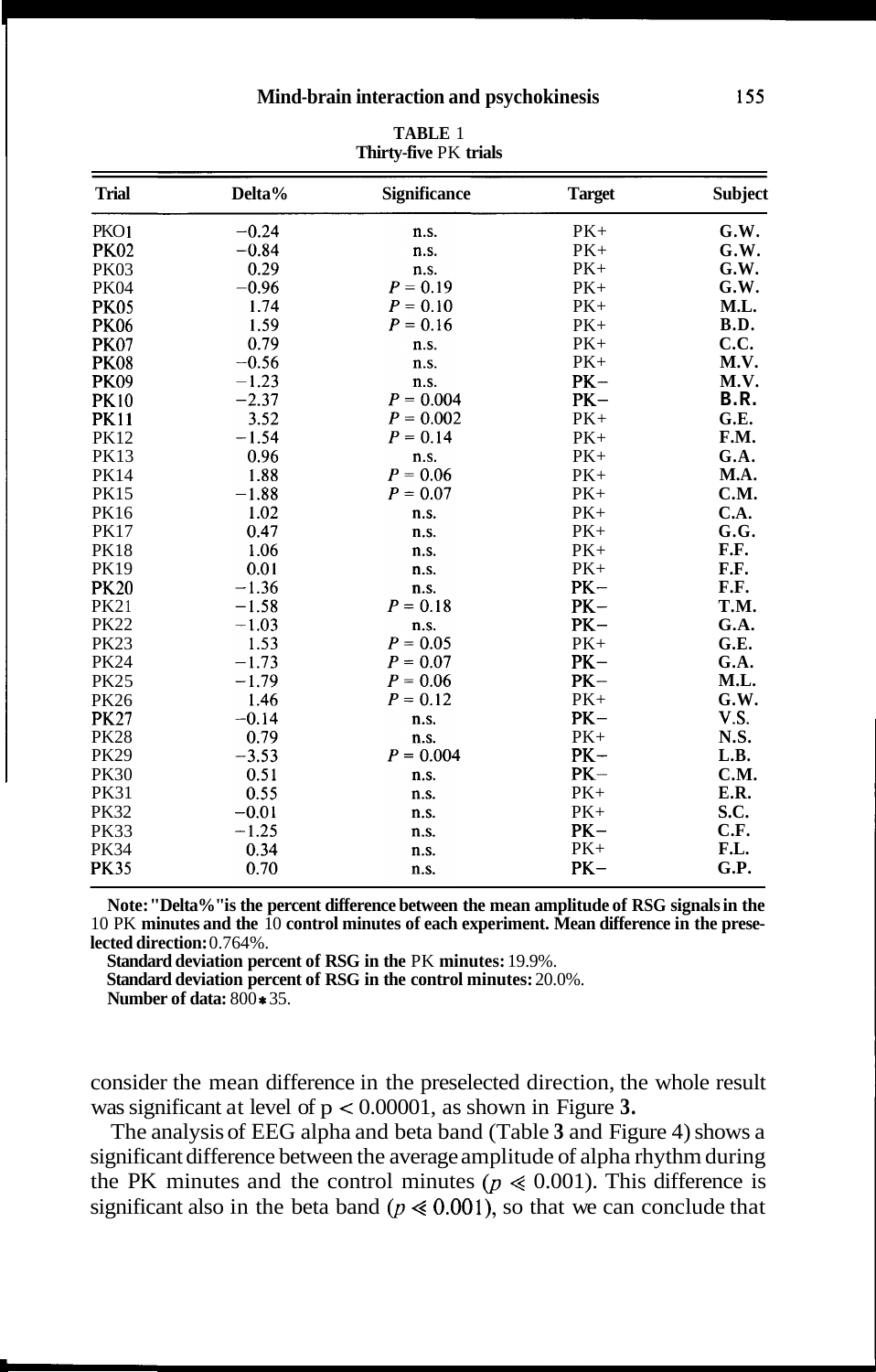#### **156 W.** Giroldini

TABLE 2 Thirty-five control trials (no subject)

| Trial            | Delta%  | Significance |
|------------------|---------|--------------|
| CTO1             | 1.98    | $P = 0.02$   |
| CT <sub>02</sub> | 0.90    | n.s.         |
| CT <sub>03</sub> | 0.96    | n.s.         |
| CT <sub>04</sub> | $-0.56$ | n.s.         |
| CT <sub>05</sub> | $-0.23$ | n.s.         |
| CT <sub>06</sub> | $-0.31$ | n.s.         |
| CT07             | $-0.68$ | n.s.         |
| CT <sub>08</sub> | $-1.08$ | $P = 0.15$   |
| CT <sub>09</sub> | 1.20    | $P = 0.13$   |
| CT10             | 0.96    | n.s.         |
| CT11             | $-0.68$ | n.s.         |
| CT12             | $-1.07$ | n.s.         |
| CT13             | $-0.06$ | n.s.         |
| CT14             | $-1.74$ | $P = 0.13$   |
| CT15             | $-1.37$ | n.s.         |
| CT16             | 0.76    | n.s.         |
| CT17             | $-0.16$ | n.s.         |
| CT18             | 1.60    | $P = 0.13$   |
| CT19             | 0.76    | n.s.         |
| CT <sub>20</sub> | 0.86    | n.s.         |
| CT21             | 0.08    | n.s.         |
| CT22             | $-0.54$ | n.s.         |
| CT23             | 0.08    | n.s.         |
| CT <sub>24</sub> | 0.04    | n.s.         |
| CT25             | 0.58    | n.s.         |
| CT26             | $-2.28$ | $P = 0.03$   |
| CT27             | $-0.36$ | n.s.         |
| CT28             | $-1.21$ | n.s.         |
| CT <sub>29</sub> | $-0.55$ | n.s.         |
| CT <sub>30</sub> | 0.18    | n.s.         |
| CT31             | 0.55    | n.s.         |
| CT32             | $-2.19$ | $P = 0.02$   |
| CT33             | $-0.23$ | n.s.         |
| CT34             | $-0.31$ | n.s.         |
| CT35             | 1.86    | $P = 0.07$   |

Mean difference percent: -0.06%. Standard deviation percent, PK minutes: 20.3%.

Standard deviation percent, control minutes: 20.4%.

Number of data:  $800*35$ .

during the control minutes the EEG was significantly wider than in the PK minutes. In particular, we can observe a clear jump of EEG amplitude at the beginning of the control minute, followed by a progressive diminution until the beginning of the next PK minute.

The positive result obtained in PK experiments suggested looking for differences in EEG between PK-success and PK-miss trials. Table 4 shows a kind of analysis where 8 trials with  $p < 0.1$  are compared with the remaining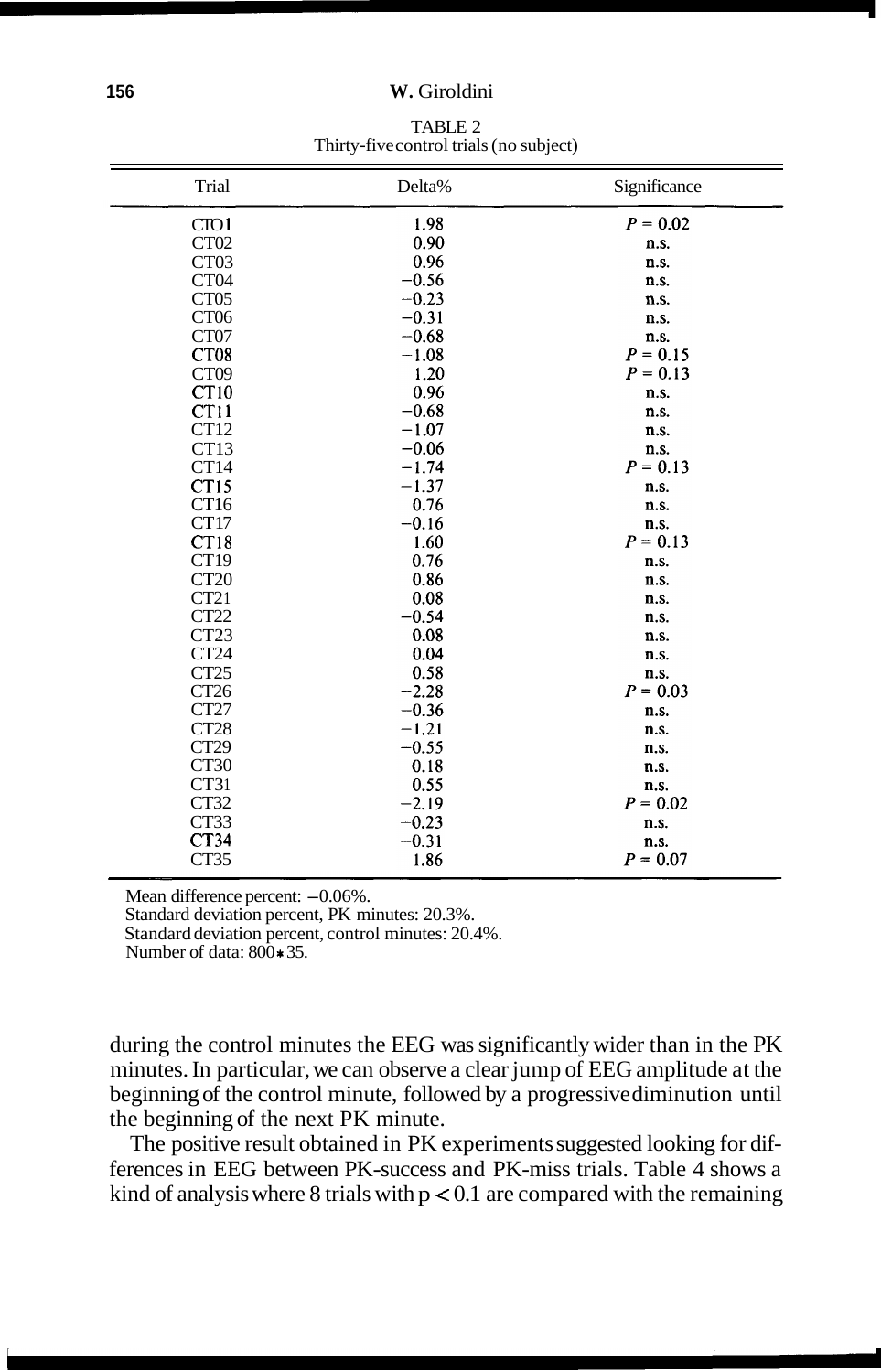

Fig. **3.** Cumulative deviation for **35** PK trials (graph 1) and **35** Control trials (graph 2).

27 trials, while Table 5 shows the comparison of 25 successful trials in direction of intention versus 10 opposite direction trials.

In both cases, the average value of alpha is significantly wider during the PK-success trials than in the PK-miss trials  $(p < 0.001)$ , according to the respective definition of a PK-success trial.

### **Discussion**

The primary PK effect found in this research was a small but significant difference of the order of 1% between the PK and Control minute.

A consideration is important in order to interpret this result: the subjects probably did not fully stop their PK action at the end of each PK-minute, and also the Control-minute was affected by PK (at an unconscious level) so

TABLE **3**  Mean amplitude of alpha and beta EEG based on **350** PK minutes and **350** control minutes. All values are in microvolts, and **sd** = standard deviation per minute.

|               | PK minute                                     | Control minute                                |
|---------------|-----------------------------------------------|-----------------------------------------------|
| Alpha<br>Beta | 9.34 $sd = 3.42$<br>$16.78 \text{ sd} = 8.08$ | $12.5 \text{ sd} = 3.47$<br>19.42 $sd = 6.89$ |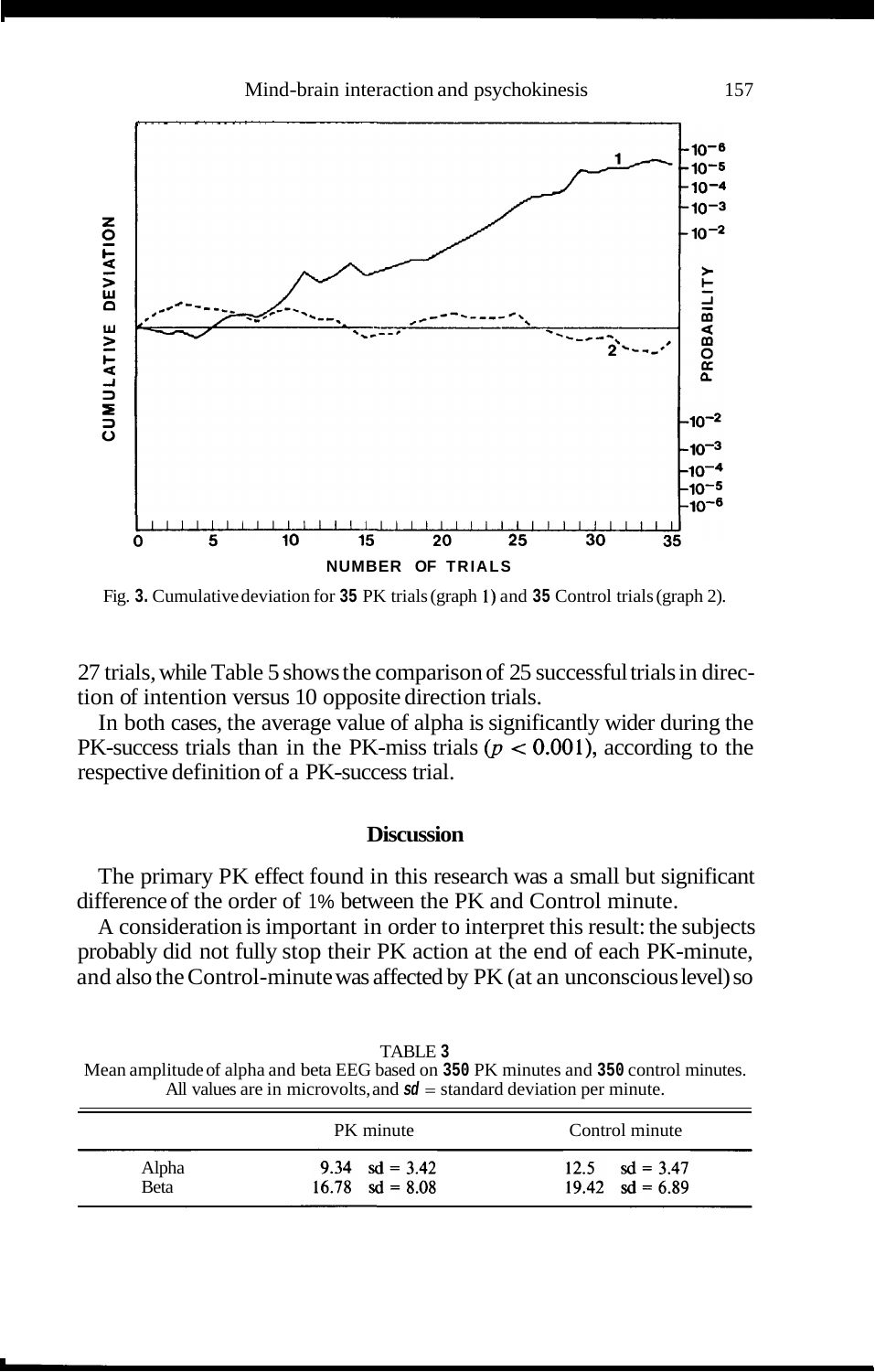

Fig. 4. Mean amplitude of Alpha and Beta EEG during the PK and control minute. The graphic is based on 35 PK trials. Notice the jump of EEG amplitude at the beginning of control minute.

that we can suppose that the experiments actually tested the PK-feedback versus the PK-nonfeedback action.

In my opinion, this result confirms the possibility of mentally influencing an RSG (or RNG), and is in agreement with the Eccles's hypothesis, because it demonstrates that volition can trigger PK effects.

On the other hand, it is difficult to say whether the particular RSG used here is better than other types of RSG or not, because no comparison is possible.

The analysis of EEG data showed that during the control minutes the EEG was wider than in the PK minutes. This was systematically found for all the subjects, but it is not a surprising result because there is a great perceptual

TABLE 4 Mean amplitude of alpha in the 8 trials with  $P < 0.1$  and in the 27 trials with  $P > 0.1$ .

| <b>8 PK-success trials</b>                                                 | 27 PK-miss trials                                                         |
|----------------------------------------------------------------------------|---------------------------------------------------------------------------|
| Alpha (PK min.) = $10.72$ sd = 3.7<br>Alpha (CT min.) = $13.57$ sd = $3.2$ | Alpha (PK min.) = $8.93$ sd = 3.2<br>Alpha (CT min.) = $12.19$ sd = $3.5$ |
| Number of data: $80$                                                       | Number of data: $270$                                                     |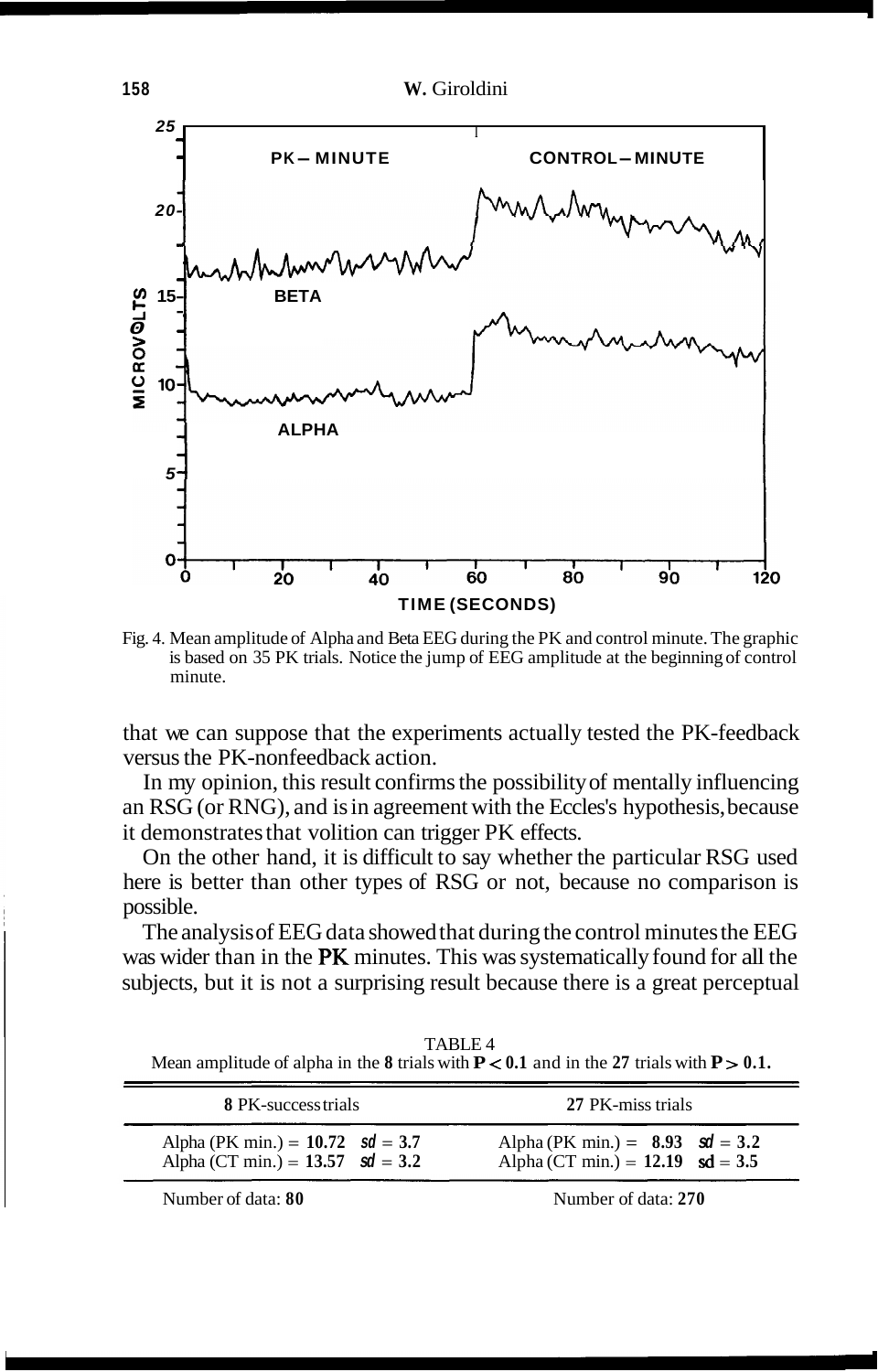#### Mind-brain interaction and psychokinesis 159

| 25 PK-success trials                       | 10 PK-miss trials                         |  |
|--------------------------------------------|-------------------------------------------|--|
| Alpha (PK min.) = $9.74$ sd = 3.5          | Alpha (PK min.) = $8.35 \text{ sd} = 3.1$ |  |
| Alpha (CT min.) = $13.17 \text{ sd} = 3.4$ | Alpha (CT min.) = $10.83$ sd = 3.1        |  |
| Number of data: 250                        | Number of data: 100                       |  |

**TABLE 5 Mean amplitude of alpha in the 25 trials in direction of intention and in**  Mind-brain interaction and psychok<br>
TABLE 5<br>
Mean amplitude of alpha in the 25 trials in direction<br>
the 10 trials in opposite direction.<br>
25 PK-success trials<br>
10

stimulus difference between the PK and control condition. At variance with the control minute, the PK minute has visual and auditory feedback, although in both cases the subjects had open eyes and were in the normal consciousness state. Moreover, it is very likely that during the PK minute the PK-task caused an increase of the anxiety (or apprehension) level. Indeed, it is well known that the alpha rhythm is depressed by anxiety and concentration in a generic task. During this phenomenon (called "desynchronization"), there is an upward shift in frequency together with a voltage drop, and consequently a decrease in the beta band amplitude.

A more interesting question arises about the cause of the alpha rhythm average increment during the PK-success trials (according to the two definitions of "PK-success" previously given). Above all, this result is in accordance with the work of Heseltine and Honorton, who found a significant relationship between PK-hit and alpha activity.

It seems impossible to decide, on the basis of this data, if an intrinsically high alpha level caused better PK performance or vice versa. In fact, under a PK-feedback condition, we cannot exclude that an independent PK-hitting situation would increase the alpha activity by means of a psychological factor, for example the emotional activation derived from the success in PK task. On the contrary, a PK-missing situation presumably can cause an emotional deactivation, i.e., depression and anxiety arousal, that could lead to diminuition in alpha activity.

From the parapsychological viewpoint, it would be very interesting to demonstrate that an independent high alpha activity can cause better PK performance. Since we know how to increase the alpha rhythm (for example, by means of biofeedback or meditation training) this could lead to the possibility of stimulating the PK by a simple technique.

The pilot study of **Honorton** and **Tremmel** (1978) to test the psi component of volition, found that in alpha feedback (i.e., alpha was the independent variable) the PK scores were significantly higher than in a nonalpha condition: this result is very important but certainly requires further confirmation. I can only add another observation: the subjects who showed more anxiety before the PK experiment failed the trial.

Mind-matter interaction is a very interesting and important open problem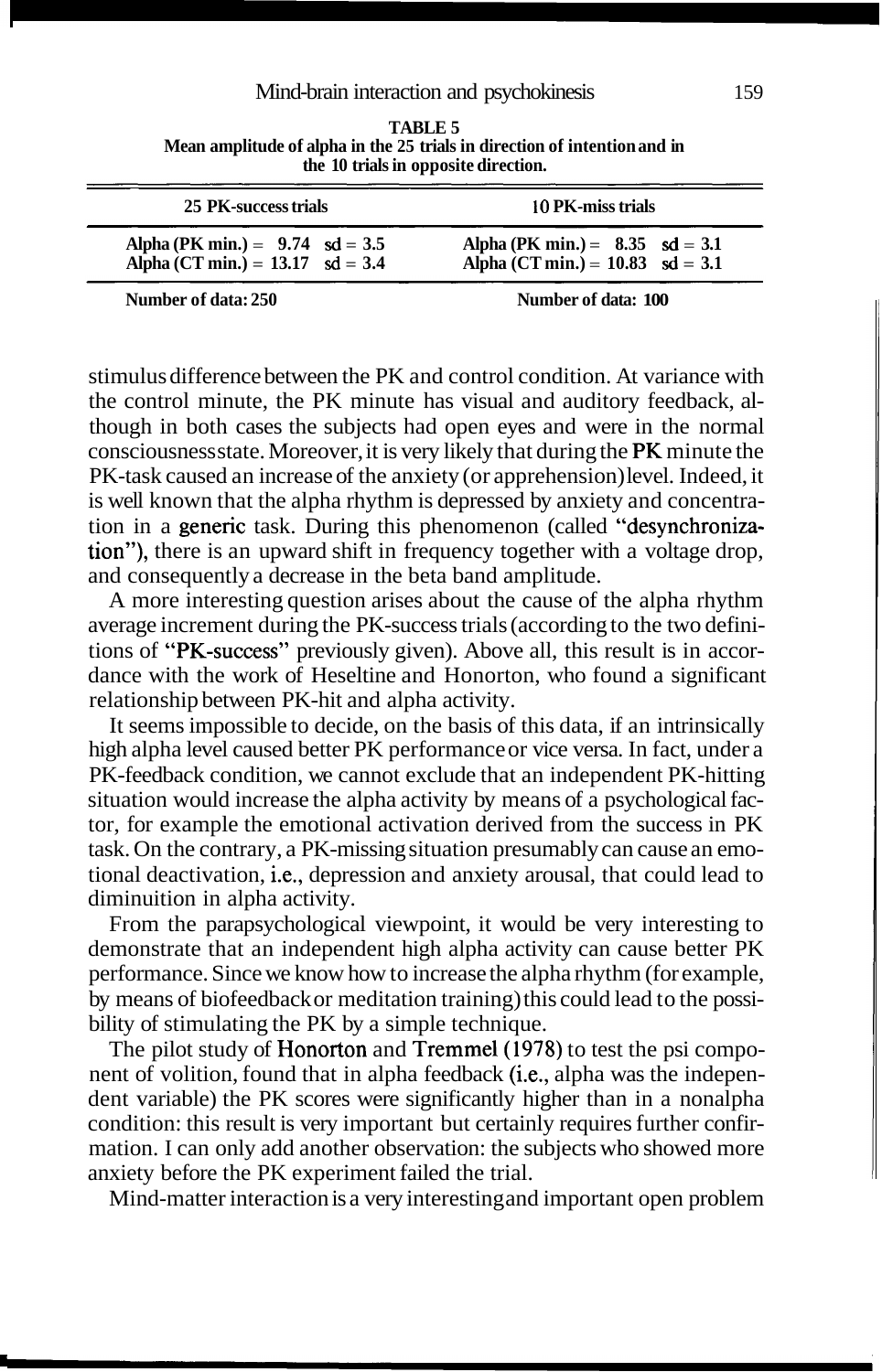with possibly considerable consequences on Quantum Theory. Research in this direction should be encouraged.

# **References**

- Bierman, D. (1985). A retro and direct PK test for babies with the manipulation of feedback: A first trial of independent replication using software exchange. *European Journal of Parapsychology,* 5, 373-390.
- Bohm, D. (1986). A new theory of the relationship of mind and matter. *Journal of American Society for Psychical Research, 80, 1* 13- 136.
- Churchland, P. M., & Churchland, P. S. (1990). Could a machine think? *Scientific American,*  262(1), 32-39.
- Cox, W. E. (1974). PK tests with a thirty-two channel balls machine. *Journal of Parapsychology, 38,* 56-68.
- Eccles, J. (1953). *The Neurophysiological Basis of Mind.* Oxford: Clarendon Press.
- Eccles, J. (1965). *The Brain and the Unity of Conscious Experience.* Cambridge: Cambridge University Press.
- Fessard, **A.** (1954). Mechanisms of nervous integration and conscious experience. In *Brain Mechanisms and Consciousness.* J. F. Delafresnaye (Ed.), Springfield: Charles C. Thomas. Fodor, A. J. (1 98 1). The mind-body problem. *Scientific American,* 244(1), 124- 132.
- French, J. D., Hernandez-Peon, R., & Livingston, R. B. (1955). Projection from cortex to cephalic brain stem (reticular formation) in monkey. *Journal of Neurophysiology, 18,* 74.
- Giroldini, W. (1989). Mente, corpo ed ESP/PK: un possibile test sperimentale per un modello unitario. *Metapsichica,* 23-39.
- Griffith, J. S. (1967). Neural organization underlying conscious thought. *Nature,* 214, 345-348.
- Hall, A., & Callander, E. (translated by; 1984). *Science and Consciousness: Two Views of the Universe,* M. Cazenave (Ed.). Elmsford, New York: Pergamon Press.
- Heseltine, G. L. (1977). Electronic random number generator operation associated with EEG activity. *Journal of Parapsychology,* 41(2), 103- *1* 17.
- Heseltine, G. L., & Mayer-Oakes, S. A. (1978). Electronic random number generator operation and EEG activity: Further studies. *Journal of Parapsychology,* 42(2), 123- 136.
- Honorton, C., & Tremmel, L. (1978). Psi correlates of volition: a preliminary test of Eccles' "neurophysiological hypothesis" of mind-brain interaction. *Research in Parapsychology,*  36-38.
- Jahn R. G., & Dunne, B. J. (1986). On the Quantum Mechanics of consciousness, with application to anomalous phenomena. *Foundations of Physics, 16,* 72 *1.*
- Jahn, R. G., Dunne, B. J., & Nelson, R. D. (1987). Engineering Anomalies research. *Journal of Scientific Exploration, 1, 2* 1-50.
- Jahn, R. G., Dunne, B. J., & Nelson, R. D. (1988). Operator-related anomalies in a random mechanical cascade. *Journal of Scientific Exploration*, 2, 155-179.
- Jung, C. G. (1950). *Aion.* Zurich: Ed. Rascher Verlag.
- Jung, C. G. (1969). The Archetypes and the Collective Unconscious. (translated by R. F. C. Hull). Princeton: Princeton University Press.
- Lashley, K. S. (1963). *Brain Mechanisms and Intelligence.* New York: Dover Books.
- Mattuck, R. (1982). **A** crude model of the mind-matter interaction using Bohm-Bub hidden variables. *Journal of the Society for Psychical Research, 51,* 238-245.
- Michels, J. A. (1987). Consistent high scoring in self-test PK-experiments, using a stopping strategy. Journal of the Society for Psychical Research, 54(807), 119-129.
- Moruzzi, G. (1972). *The Sleep- Waking Cycle.* In Ergeb. Physiol., Berlin Heidelberg, & New York: Springer-Verlag.
- Penfield, W. (1960). *The Mystery of Mind.* Princeton: Princeton University Press.
- Pribram, K. (1968). *Psychology of the Frontal Lobes.* New York: Academic Press.
- Schmidt, H. (1970). **A** PK test with electronic equipment. *Journal of Parapsychology,* 34, 175- 181.
- Schmidt, H., & Terry, J. C. (1976). Search for a relationship between brainwaves and PK performance. *Research in Parapsychology,* 30-32.